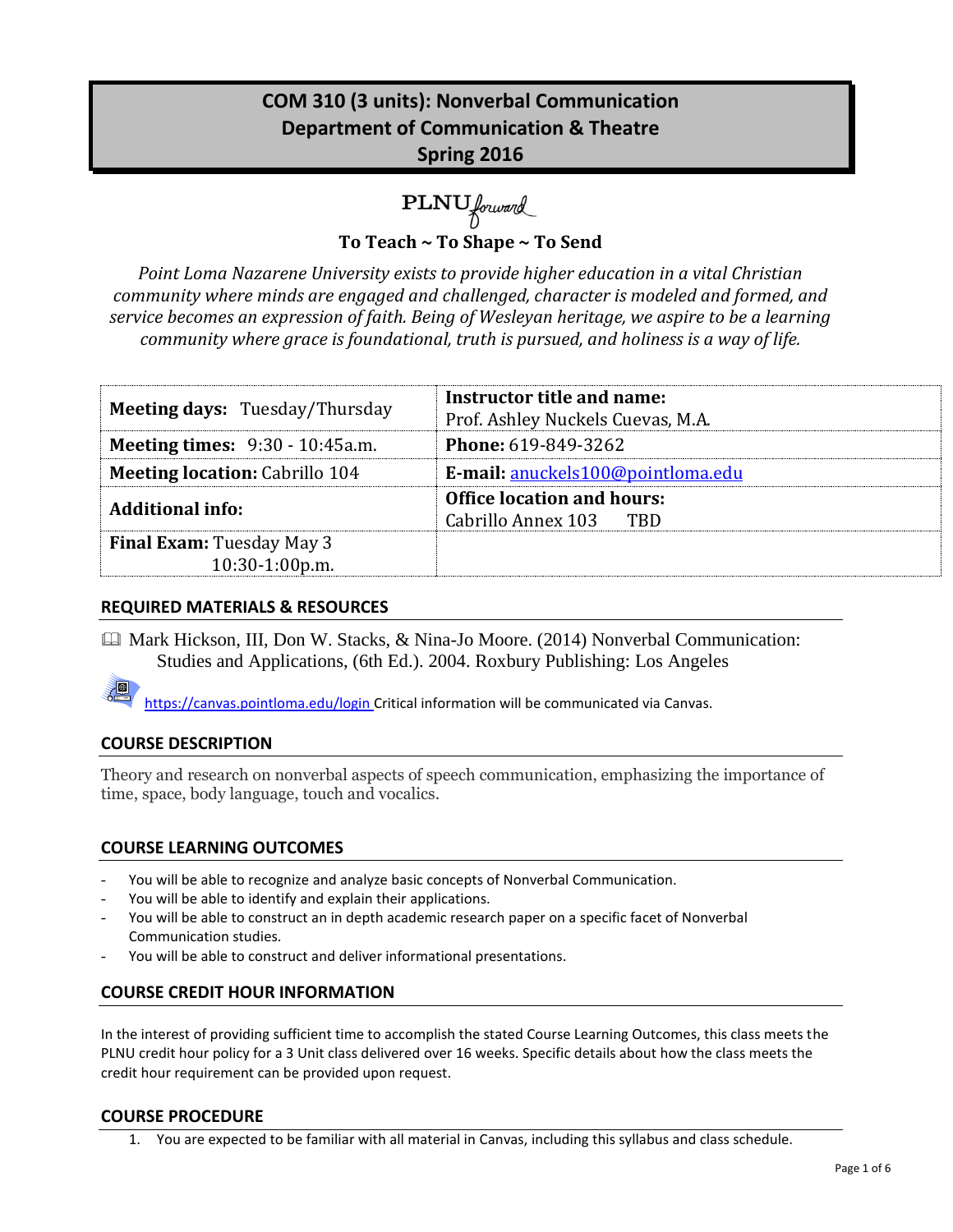#### **ASSESSMENT & GRADING**

|  | Grade Scale (% to Letter): |  |
|--|----------------------------|--|
|  |                            |  |

| 93-100  | А  | 73-76    | C  |
|---------|----|----------|----|
| $90-92$ | А- | 70-72    | C- |
| 87-89   | B+ | 67-69    | D+ |
| 83-86   | В  | 63-66    | D  |
| 80-82   | B- | 60-62    | D- |
| 77-79   | C+ | $0 - 59$ |    |

#### **Course Point Values:**

| <b>Assignment</b>         |       | <b>Point Value</b> |
|---------------------------|-------|--------------------|
| Nonverbal Diary Project   |       | 200                |
| Nonverbal Evaluation      |       | 50                 |
| Pantomime Application     |       | 50                 |
| Research Paper            |       | 300                |
| <b>Topic Presentation</b> |       | 100                |
| Midterm Exam              |       | 150                |
| <b>Final Exam</b>         |       | 150                |
|                           | Total | 1000               |

#### **STUDENT RESPONSIBILITY**

It is the student's responsibility to maintain his/her class schedule. Should the need arise to drop this course (personal emergencies, poor performance, etc.), the student has the responsibility to follow through (provided the drop date meets the stated calendar deadline established by the university), not the instructor. Simply ceasing to attend this course or failing to follow through to arrange for a change of registration (drop/add) may easily result in a grade of F on the official transcript.

#### **INCOMPLETES AND LATE ASSIGNMENTS**

All assignments are to be submitted/turned in by the beginning of the class session when they are due—including assignments posted in Canvas.

#### **ATTENDANCE AND PARTICIPATION**

Regular and punctual attendance at all classes is considered essential to optimum academic achievement. You are expected to attend each class session. It is recognized that many of you have outside commitments to the university; these are considered excused, but must be cleared with the instructor PRIOR to the absence and written documentation presented, including sports. If you are absent from more than 10 percent of class meetings, I have the option of filing a written report which may result in de-enrollment. If the absences exceed 20 percent, you may be de-enrolled without notice. If the date of de-enrollment is past the last date to withdraw from a class, you will be assigned a grade of W or WF consistent with university policy in the grading section of the catalog. See Academic [Policies](http://www.pointloma.edu/experience/academics/catalogs/undergraduate-catalog/point-loma-education/academic-policies) in the undergrad student catalog.

#### **USE OF TECHNOLOGY**

Point Loma Nazarene University encourages the use of technology for learning, communication, and collaboration. However, cell phones must be turned off before class begins. Laptops, tablets and all other electronic devices cannot be used during lecture/discussion without permission by the instructor or authorized by the [Disability Resource](http://www.pointloma.edu/experience/offices/administrative-offices/academic-advising-office/disability-resource-center)  [Center](http://www.pointloma.edu/experience/offices/administrative-offices/academic-advising-office/disability-resource-center) (DRC). The use of these technology devices during any class period will count in your absence.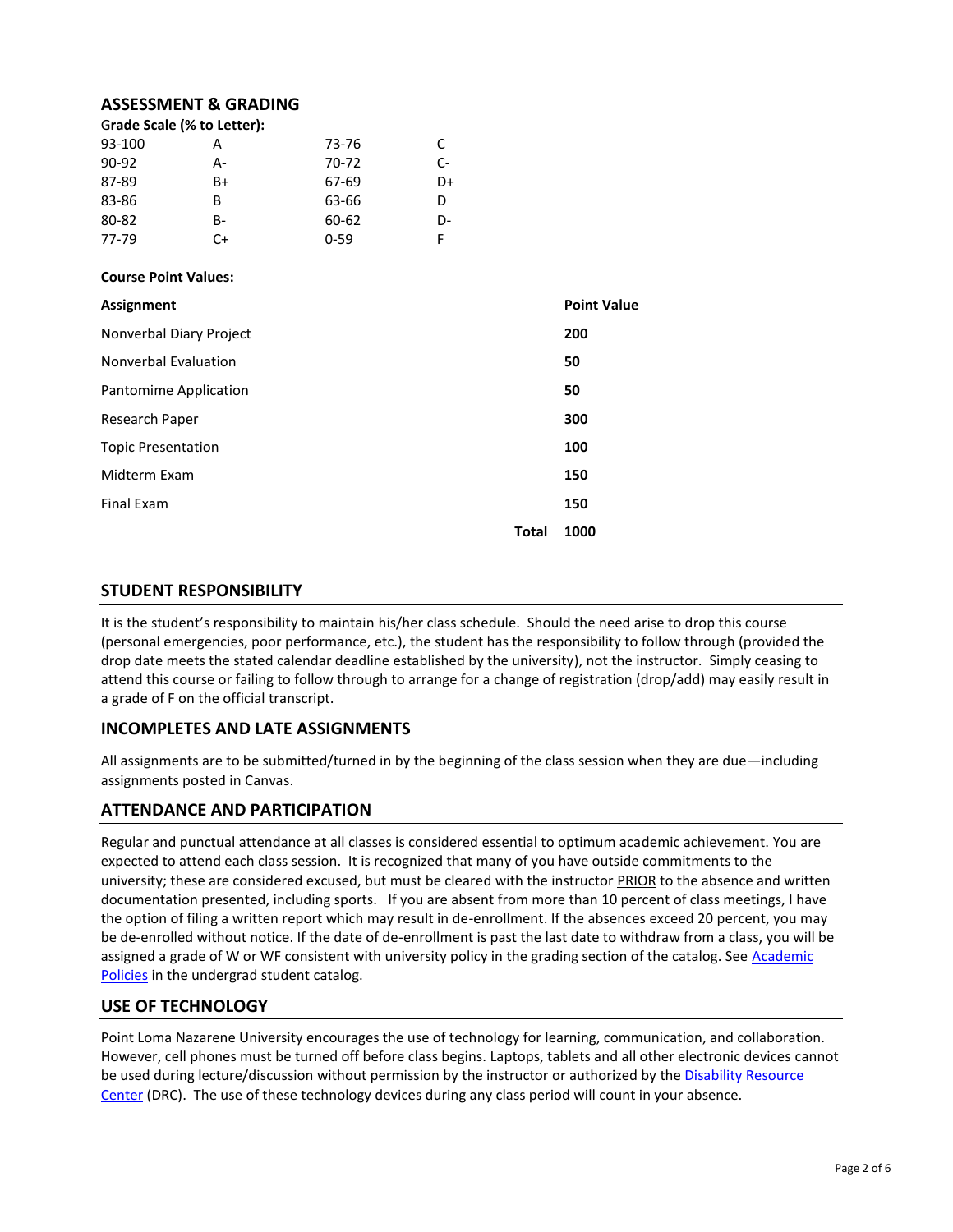## **ACADEMIC HONESTY**

"PLNU exists to provide higher education in a vital Christian community where minds are engaged and challenged, character is modeled and formed…"(PLNU Catalog). As such students should demonstrate academic honesty by doing original work and by giving appropriate credit to the ideas of others. As explained in the university catalog, academic dishonesty is the act of presenting information, ideas, and/or concepts as one's own when in reality they are the results of another person's creativity and effort. Violations of university academic honesty include cheating, plagiarism, falsification, aiding the academic dishonesty of others, or malicious misuse of university resources. A faculty member who believes a situation involving academic dishonesty has been detected may assign a failing grade for a) that particular assignment or examination, and/or b) the course following the procedure in the university catalog. Students may appeal also using the procedure in the university catalog. Se[e Academic Policies](http://www.pointloma.edu/experience/academics/catalogs/undergraduate-catalog/point-loma-education/academic-policies) for further information.

### **ACADEMIC ACCOMMODATIONS**

While all students are expected to meet the minimum academic standards for completion of this course as established by the instructor, students with disabilities may request academic accommodations. At Point Loma Nazarene University, students must request that academic accommodations by filing documentation with the [Disability Resource Center](http://www.pointloma.edu/experience/offices/administrative-offices/academic-advising-office/disability-resource-center) (DRC), located in the Bond Academic Center. Once the student files documentation, the Disability Resource Center will contact the student's instructors and provide written recommendations for reasonable and appropriate accommodations to meet the individual needs of the student. See [Academic Policies](http://www.pointloma.edu/experience/academics/catalogs/undergraduate-catalog/point-loma-education/academic-policies) in the (undergrad/graduate as appropriate) academic catalog.

### **FERPA POLICY**

In compliance with federal law, neither PLNU student ID nor social security number should be used in publicly posted grades or returned sets of assignments without student written permission. This class will meet the federal requirements by (Note: each faculty member should choose one strategy to use: distributing all grades and papers individually; requesting and filing written student permission; or assigning each student a unique class ID number not identifiable on the alphabetic roster.). Also in compliance with FERPA, you will be the only person given information about your progress in this class unless you have designated others to receive it in the "Information Release" section of the student portal. See [Policy Statements](http://www.pointloma.edu/experience/academics/catalogs/undergraduate-catalog/policy-statements) in the (undergrad/ graduate as appropriate) academic catalog.

### **FINAL EXAMINATION POLICY**

Successful completion of this class requires taking the final examination **on its scheduled day**. The final examination schedule is posted on th[e Class Schedules](http://www.pointloma.edu/experience/academics/class-schedules) site and on Canvas. No requests for early examinations or alternative days will be approved.

### **COPYRIGHT POLICY**

Point Loma Nazarene University, as a non-profit educational institution, is entitled by law to use materials protected by the US Copyright Act for classroom education. Any use of those materials outside the class may violate the law.

#### **COURSE SCHEDULE AND ASSIGNMENTS**

- **1.** There are in class activities that you must be present on the day of in order to earn the points.
- **2.** There are multiple written assignments required for this course.
- **3.** There is one presentation which will require you to speak to in front of the class.
- **4.** A midterm and final (cumulative) exam will be given.
- **5.** See Canvas for additional assignment details & schedule.

#### **EXPLANATION OF CLASS ASSIGNMENTS – See Canvas for details, examples and links.**

#### 1. **Nonverbal Diary**:

- a. Description: Students will be asked to violate some social norms surrounding Nonverbal Communication and record their experiences, including people's reactions to them.
- b. Requirements: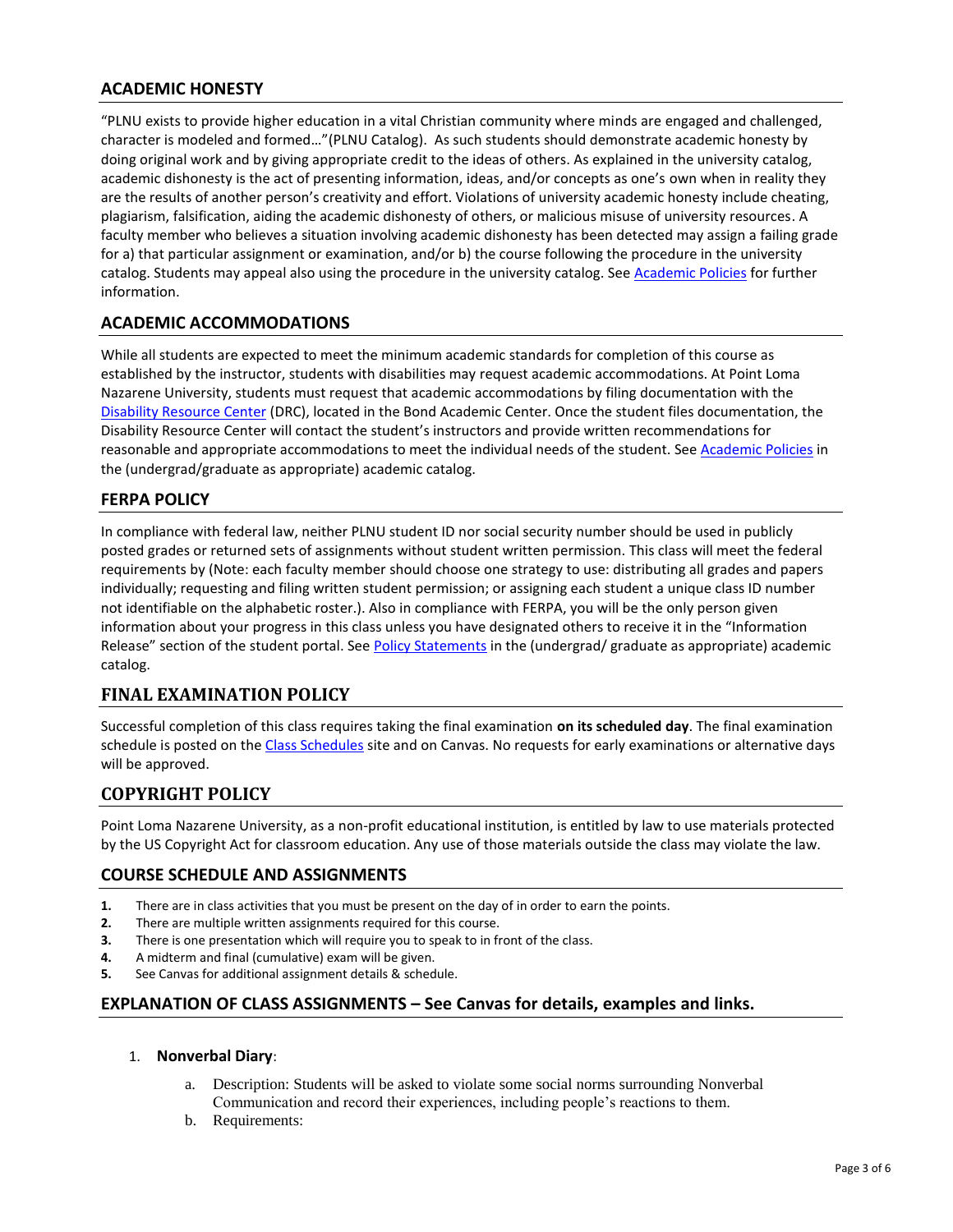- i. This is longitudinal project that will take place over 7 days. For each day the student will be required to perform a specific action. (Listed Below)
- ii. The activities must take place in the order they are presented below. Otherwise students will automatically be docked 15% of their grade.
- iii. Students should also perform the required activities throughout the majority of the day so that students can compare and contrast different people's reactions to their actions.
- iv. Students must not tell others that they are doing these behaviors as a class research project because it will skew their reactions and therefore skew the results.
- v. 7 Actions
	- 1. Change one of your haptic behaviors. If you normally hug people when you say hello, do not do so on this day. Conversely, if you normally do not give hugs or physically welcome someone do so on this day.
	- 2. Change one or more of your proxemics practices. Try sitting in a different seat than you normally do in each class, sit in a new spot in chapel or the cafeteria.
	- 3. Change your appearance. Dress professionally today.
	- 4. Change your appearance. Dress in comfortable clothing such as pajama pants and a large oversized shirt with flip flops or slippers. Note: You are still required to meet the code of conduct for the school's dress code.
	- 5. Change Appearance. Wear your favorite piece of clothing.
	- 6. Change your Chronemic practices. If you show up "fashionably late" show up at least 10 minutes early to your class or your meeting with friends. If you are usually "an early person" who arrives directly on time for class or a bit late to meeting with your friends. Note: Do not be tardy for classes.
	- 7. Change your Ocalics. Avoid eye contact with people during conversations.
- vi. Each day should have 1-2 page reflection.
- vii. There should be a closing 2 page summary of the entire experience.
- viii. Presentation: Students will present a 5 minute presentation summarizing the following:
	- 1. Focus on one day's activities.
	- 2. Summarize your actions, how people responded and how you felt.
- c. Style Standard: APA. Times New Roman, size 12 font, double spaced.

#### 2. **Nonverbal Evaluation and Pantomime Activity**:

- a. Description: These will take place in class both as individuals and groups which will be assigned as necessary by the instructor.
- b. Requirements: Students must be present in class and participate to receive credit.
- c. Style Standard: Non Applicable

#### 3. **Research Paper:**

- a. Description: Students will be required to construct an academic research paper giving deep and thorough analysis about a specific topic selected from those made available by the instructor.
- b. Requirements: 15-18 pages, a minimum of 15 academic source citations, this should be structured as an informative paper based upon the premise that your audience is moderately familiar with Communication studies and provide the reader with the most up-to-date analysis of the topic.
- c. Style Standard: APA. Times New Roman, size 12 font, double spaced.

#### 4. **Topic Presentation**:

- a. Description: Students will construct a presentation to the class summarizing the research they conducted for their research paper.
- b. Requirements: Presentation should be 7-10 minutes in length, students should be dressed professionally, students must provide relevant and professional quality visual aids, presentation will cover the summary of the research conducted in addition to an application section where the student instructs the class how to utilize the provided information to their advantage outside of the classroom.
- c. Style Standard: APA. Times New Roman, size 12 font, double spaced.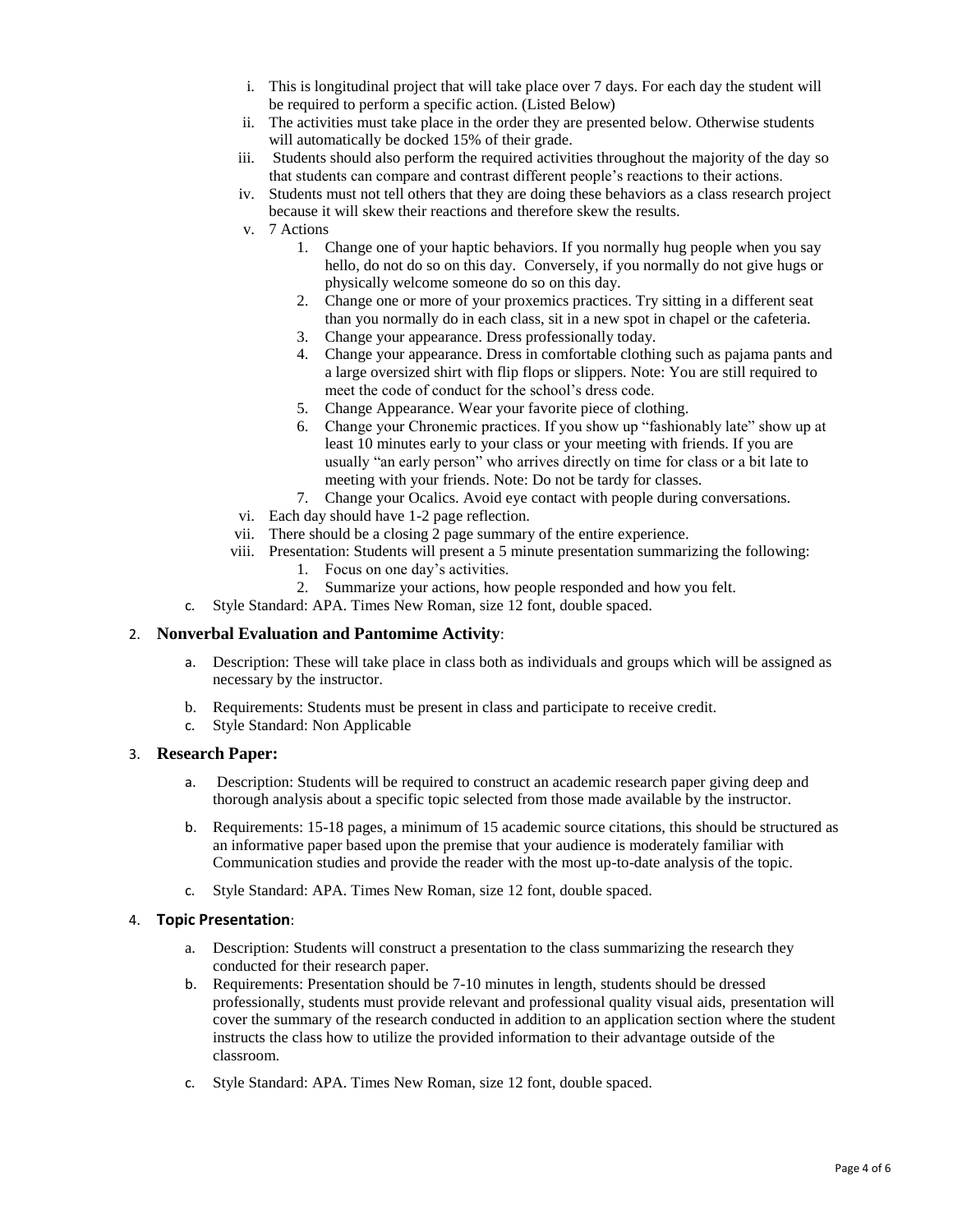# **COURSE CALENDAR**

| Date         | Discussion/ Activity                                  | HW Due          | <b>HW Assigned</b> |
|--------------|-------------------------------------------------------|-----------------|--------------------|
| Jan 14, 2016 | Presentation of Syllabus                              |                 | Ch.1               |
| Jan 19, 2016 | Ch. 1: Foundations of Nonverbal<br>Communication      | Ch. 1           |                    |
| Jan 21, 2016 | Ch. 1 Continued                                       |                 |                    |
| Jan 26, 2016 | Nonverbal Evaluation Exercise                         |                 | Ch. 2              |
| Jan 28, 2016 | Ch. 2 Haptics                                         | Ch. 2           |                    |
| Feb 2, 2016  |                                                       |                 | Ch.3               |
| Feb 4, 2016  | Ch. 3 Proxemics (Personal Space)                      | Ch.3            |                    |
| Feb 9, 2016  |                                                       |                 | Ch. 4              |
| Feb 11, 2016 | Ch. 4 Proxemics (Territory and<br>Environment)        | Ch. 4           |                    |
| Feb 16, 2016 |                                                       |                 | Ch. 5              |
| Feb18, 2016  | Ch. 5 Physical Appearance: Impressions<br>of the Body | Ch. 5           |                    |
| Feb 23, 2016 |                                                       |                 | Ch.6               |
| Feb 25, 2016 | Ch. 6 Body Alterations and Coverings                  | Ch.6            |                    |
| Mar 1, 2016  | Midterm Review                                        |                 |                    |
| Mar 3, 2016  | Midterm Exam                                          |                 | Ch. 7              |
| Mar 8, 2016  | No Class                                              |                 |                    |
| Mar 10, 2016 | No Class                                              |                 |                    |
| Mar 15, 2016 | No Class                                              |                 |                    |
| Mar 17, 2016 | <b>Return and Review Midterms</b>                     | Ch. 7           | Nonverbal Diary    |
|              | Ch. 7 Kinesics: The Study of Human Body<br>Movements  |                 | Ch.8               |
|              | Assign Nonverbal Diary                                |                 |                    |
| Mar 22, 2016 | (NPDA)                                                | Ch.8            |                    |
|              | Ch. 8 APractical Functional Approach to<br>Kinesics   |                 |                    |
| Mar 24, 2016 | No Class                                              |                 |                    |
| Mar 29, 2016 | Nonverbal Diary Presentations                         | Nonverbal Diary |                    |
| Mar 31, 2016 | Ch 9 Vocalics (Paralanguage)                          |                 |                    |
| Apr 5, 2016  | Pantomime Activity                                    |                 |                    |
| Apr 7, 2016  | Student Presentations: Ch. 10                         |                 |                    |